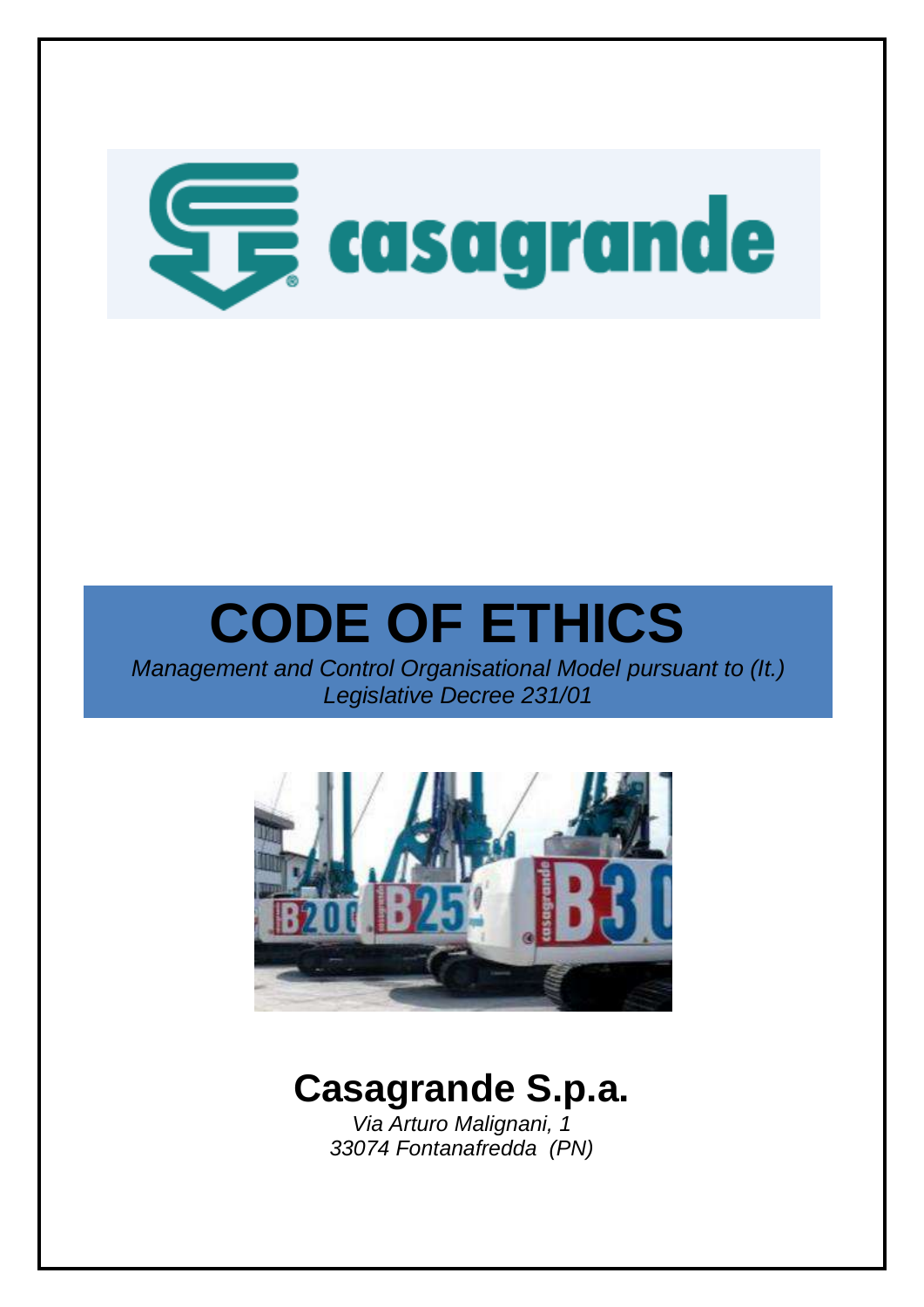| casagrande                                                  |                                                    | File Name: CET r1 - Casagrande_EN<br><b>CODE OF ETHICS</b> |
|-------------------------------------------------------------|----------------------------------------------------|------------------------------------------------------------|
|                                                             | <b>Current version</b>                             |                                                            |
|                                                             |                                                    |                                                            |
|                                                             | Revision 01 of 05/03/2019                          | <b>General update</b>                                      |
|                                                             |                                                    |                                                            |
| Issued by the Company Contact for 231<br>Mr Marco Dell'Utri |                                                    |                                                            |
| Checked by the General Manager<br>Mr Simone Casagrande      |                                                    |                                                            |
| Mr Sergio Casagrande                                        | Approved by the Chairman of the Board of Directors |                                                            |

### **Revision table**

| 00 of 01.03.2018 | First issue           |
|------------------|-----------------------|
| <b>Review</b>    | <b>Revision notes</b> |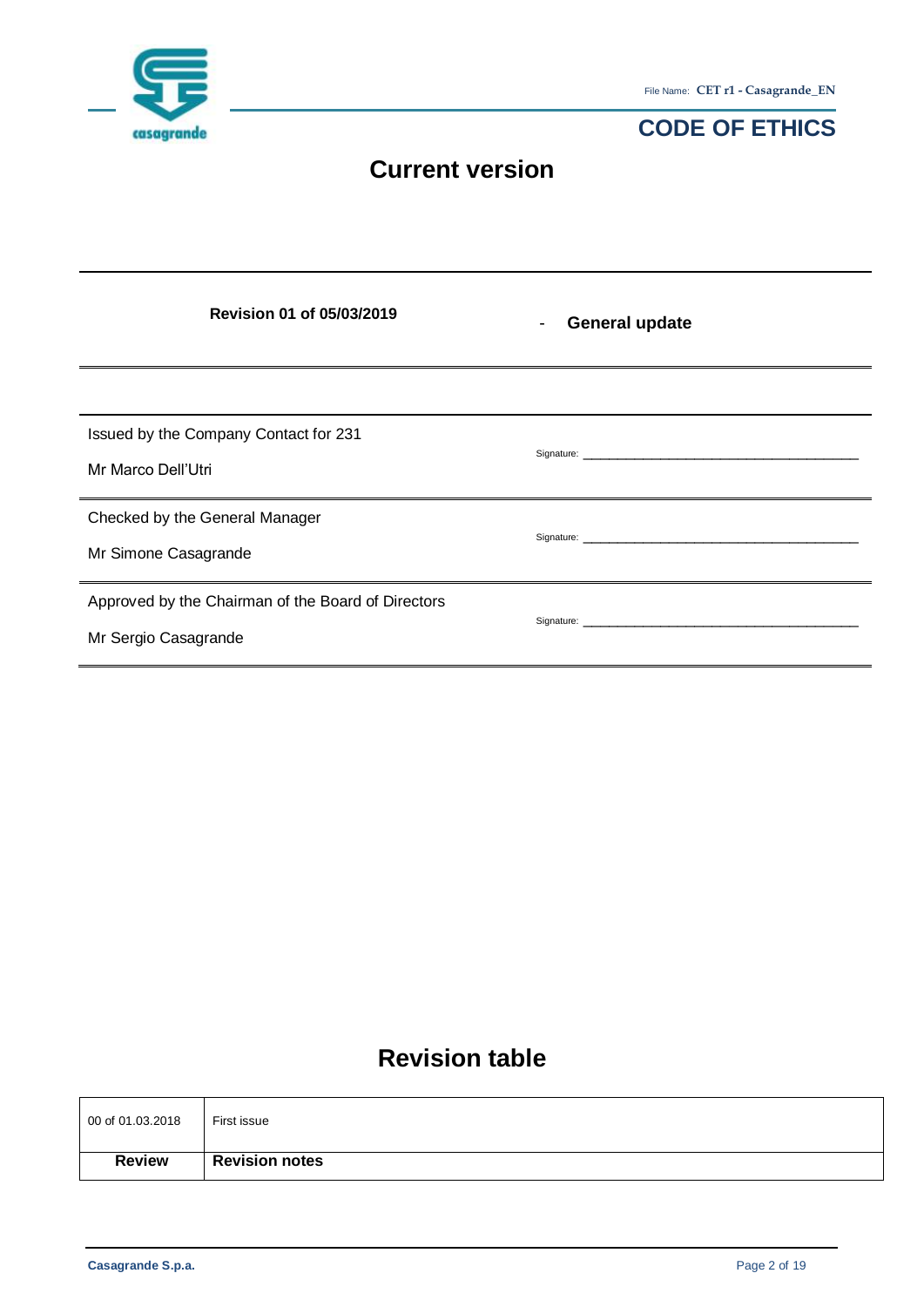



### <span id="page-2-0"></span>**Table of contents**

|                | 1.1       |                                                                                |  |
|----------------|-----------|--------------------------------------------------------------------------------|--|
|                | 1.2       |                                                                                |  |
|                | 1.3       |                                                                                |  |
|                | 1.4       | Additional obligations for the Heads of the corporate Units and Departments  6 |  |
|                | 1.5       |                                                                                |  |
|                | 1.6       |                                                                                |  |
|                | 1.7       |                                                                                |  |
| 2.             | 2.1       |                                                                                |  |
|                | 2.2       |                                                                                |  |
|                | 2.3       |                                                                                |  |
|                | 2.4       |                                                                                |  |
|                | 2.5       |                                                                                |  |
|                | 2.6       |                                                                                |  |
|                | 3.<br>3.1 |                                                                                |  |
|                | 3.2       |                                                                                |  |
| 4.<br>5.       | 5.1       |                                                                                |  |
|                | 5.2       |                                                                                |  |
|                | 5.3       |                                                                                |  |
|                | 5.4       |                                                                                |  |
| 6.             | 6.1       | PROTECTION OF HEALTH, SAFETY OF WORKERS AND OF THE ENVIRONMENT15               |  |
|                | 6.2       |                                                                                |  |
| 7 <sub>1</sub> | 7.1       | TRANSPARENCY OF THE ACCOUNTING INFORMATION AND INTERNAL AUDITS17               |  |
|                | 7.2       |                                                                                |  |
|                | 7.3       |                                                                                |  |
| 8.<br>9.       |           |                                                                                |  |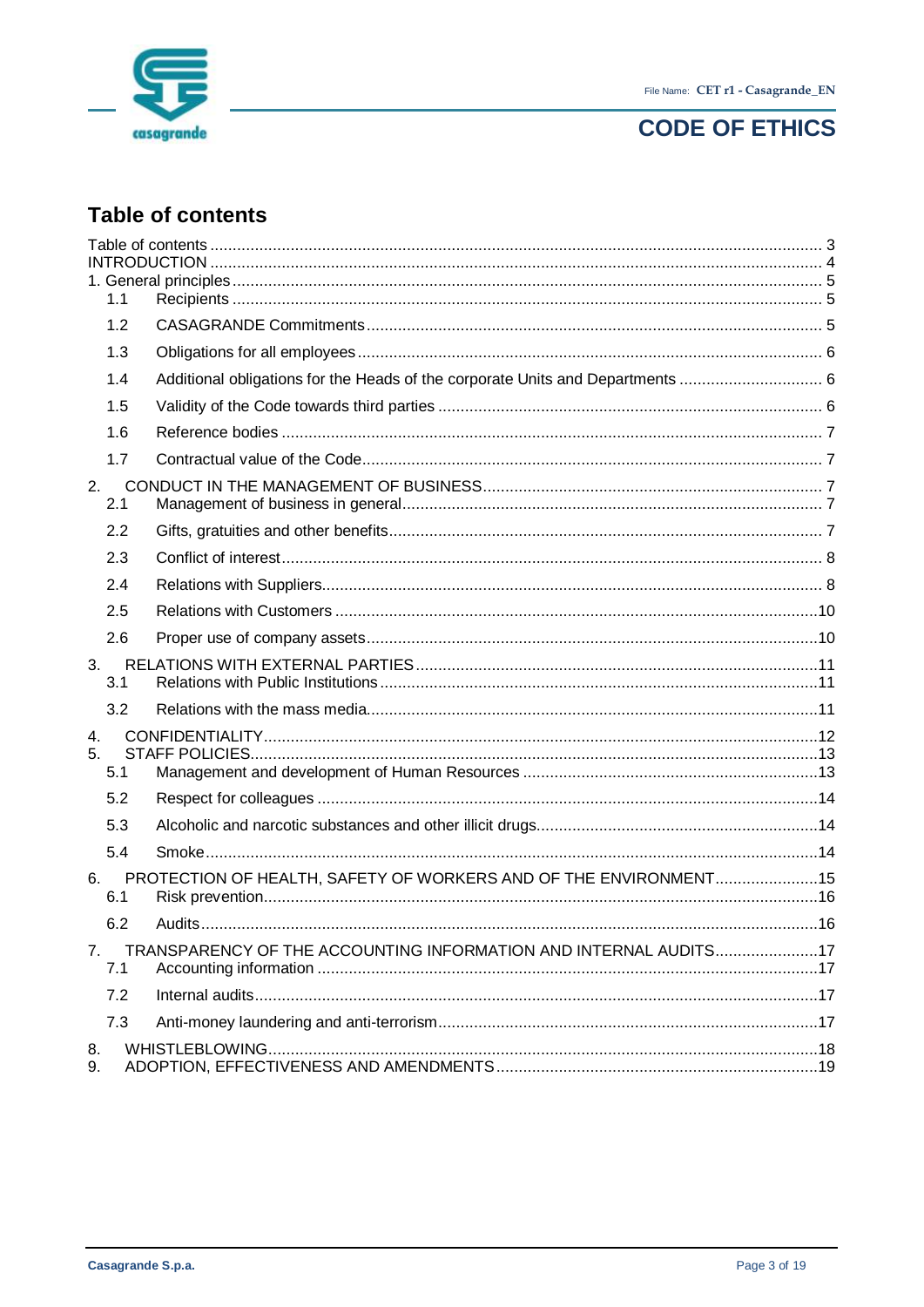

### **INTRODUCTION**

<span id="page-3-0"></span>**CASAGRANDE S.p.a.** (hereinafter **CASAGRANDE**) undertakes to observe the highest standards of ethics and fairness in business conduct. This "Code of Ethics and Company Conduct" (hereinafter referred to as the "Code") reflects the commercial practices and self-regulatory principles underlying this commitment.

This Code expresses the commitments and ethical responsibilities in the conduct of business and corporate activities and defines the set of values and principles, as well as the lines of behaviour that must be taken by the "Directors" of **CASAGRANDE**, by all persons involved in working relations with the Company ("Employees"), and by all those who work for the Company, regardless of the relations between them ("Collaborators").

On the other hand, the Italian national legal system now recognises the legal relevance and purpose of precluding liability of the adoption of ethical principles and corporate conduct, following the entry into force of (It.) Legislative Decree no. 231/2001 ("Decree") as amended ("Rules governing the administrative liability of legal persons, Companies and associations, including those without legal personality").

The adoption of and compliance with the Code - which is part of a broader Internal Management and Control Organisational Model - can protect the Company from liability; in this case, it would be safe from the sanctions provided for in the Decree.

The Code is therefore complementary to existing internal procedures aimed, directly or indirectly, at reducing the risk of the commission of offences pursuant to (It.) Legislative Decree 231/2001 and takes into account the suggestions included in the specific Guidelines issued by Confindustria [the General Confederation of Italian Industry] (approved by the Ministry of Justice on 2 April 2014).

Compliance with the provisions contained therein is to be considered an integral part of the contractual obligations assumed by **CASAGRANDE** personnel, also pursuant to and for the effects of art. 2104 of the (It.) Civil Code.

The violation of the rules of the Code may therefore constitute a serious breach of the obligations deriving from the work contract and a source of civil tort, with all consequent personal liability.

Similarly, the Company reserves the right to protect its interests before any competent courts towards thirdparty collaborators (suppliers, agents, consultants and commercial partners) who have breached the provisions of this Code intended for them and which have formed the object of contractual agreements with **CASAGRANDE.**

In order to give the widest possible divulgation of its content, this Code of Ethics is also published on the company websit[e www.casagrandegroup.com.](http://www.casagrandegroup.com/)

The Code of Ethics also forms the primary basis for the Organisational Model, adopted by the Company pursuant to the provisions of (It.) Legislative Decree 231/2001 (administrative liability of entities for actions constituting offences), of which it is an integral part (the breach of the principles and rules contained therein can therefore have serious consequences for the Company also pursuant to said legislation).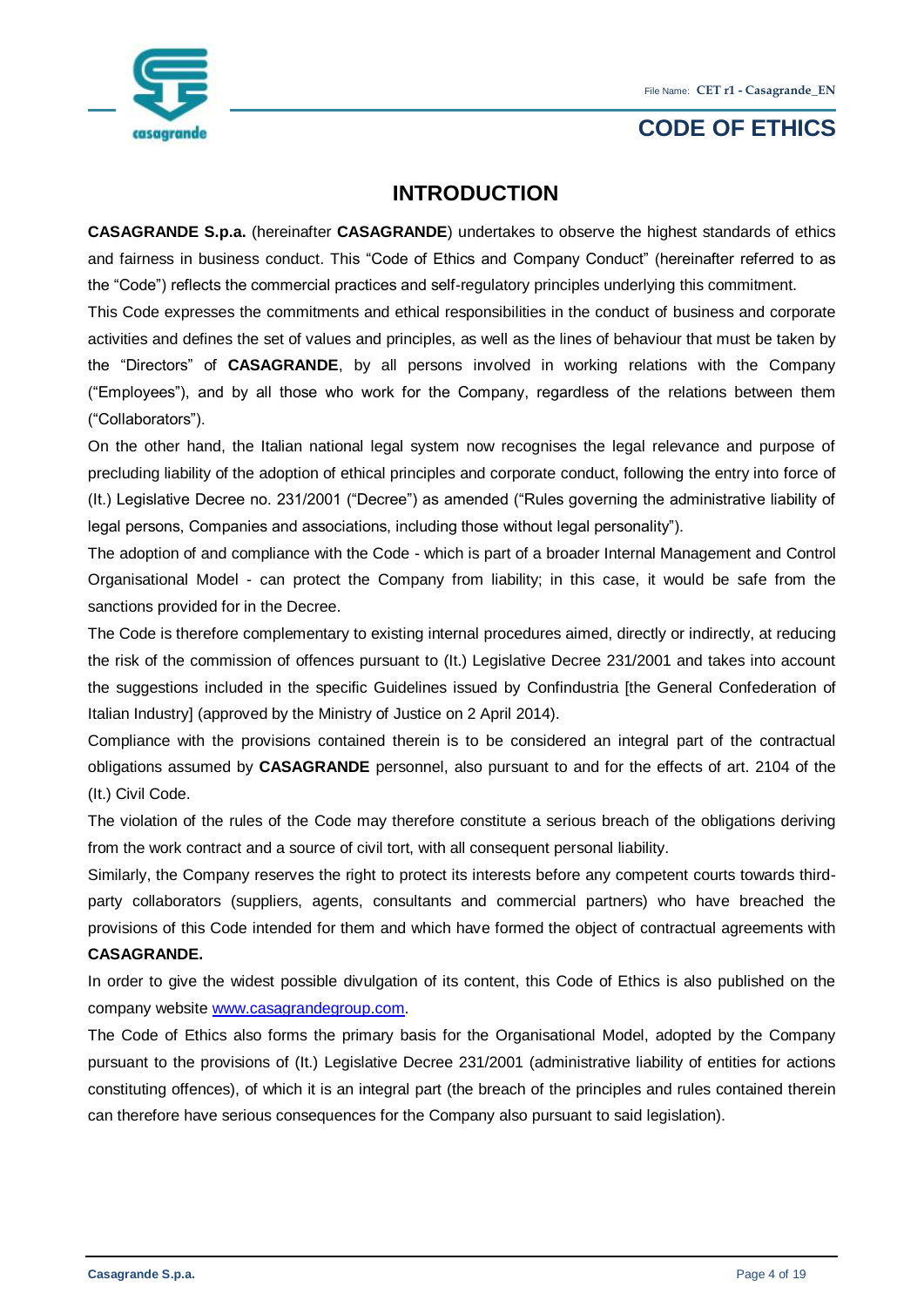

### <span id="page-4-0"></span>**1. General principles**

### <span id="page-4-1"></span>**1.1** *Recipients*

"Recipients" are those persons to whom the rules of this Code of Ethics apply, identified as the Directors and members of the corporate bodies, all employees of the Company and all those who, directly or indirectly, permanently or temporarily, establish relations with **CASAGRANDE**, or, in any case, work to pursue the company's goals and objectives, in all the Countries where **CASAGRANDE** operates.

The activity carried out by **CASAGRANDE** is aligned with the principles of fairness and transparency. To this end, the operations between the various corporate subjects respect criteria of substantial and procedural fairness, according to pre-established principles of behaviour for their execution, adequately brought to the knowledge of the market.

The members of the Boards of Directors, in setting company goals, are inspired by the principles contained in the Code.

First and foremost, managers are responsible for giving substance to the values and principles contained in the Code, taking responsibility internally and externally and strengthening trust, cohesion, the sense of belonging and the spirit of **CASAGRANDE**.

In the context of due respect of the law and of the regulations in force, the employees of **CASAGRANDE** adapt their actions and their behaviour to the principles, objectives and commitments provided for by this Code.

All actions, operations and negotiations carried out and, in general, the behaviours put in place by the employees of the Company in carrying out the working activity are inspired by maximum fairness from the management point of view, completeness and transparency of information, legitimacy from a formal and substantial point of view, and clarity and truth in the accounting findings in accordance with the laws in force and the internal procedures.

Each employee must provide work contributions that fit with the responsibilities assigned and the recognised professionalism, and must act in such a way as to protect the prestige and image of **CASAGRANDE**.

Each Recipient is required to know the Code of Ethics, to actively contribute to its implementation and to report any shortcomings to the authorised department of reference (Management, Human Resources Department, Supervisory Body).

In order to fully comply with the Code of Ethics, each employee, if he/she becomes aware of situations that actually or potentially can represent a significant breach of the Code of Ethics, must promptly report such situations to his/her direct superior and to one of the reference Bodies referred to in point 1.6.

### <span id="page-4-2"></span>**1.2** *CASAGRANDE Commitments*

**CASAGRANDE** also ensures through the designation of specific functions ("Reference bodies"):

- 1) the maximum dissemination of the Code to the Recipients;
- 2) updating the Code in order to adapt it to the development of civil awareness and regulations relevant to the Code itself;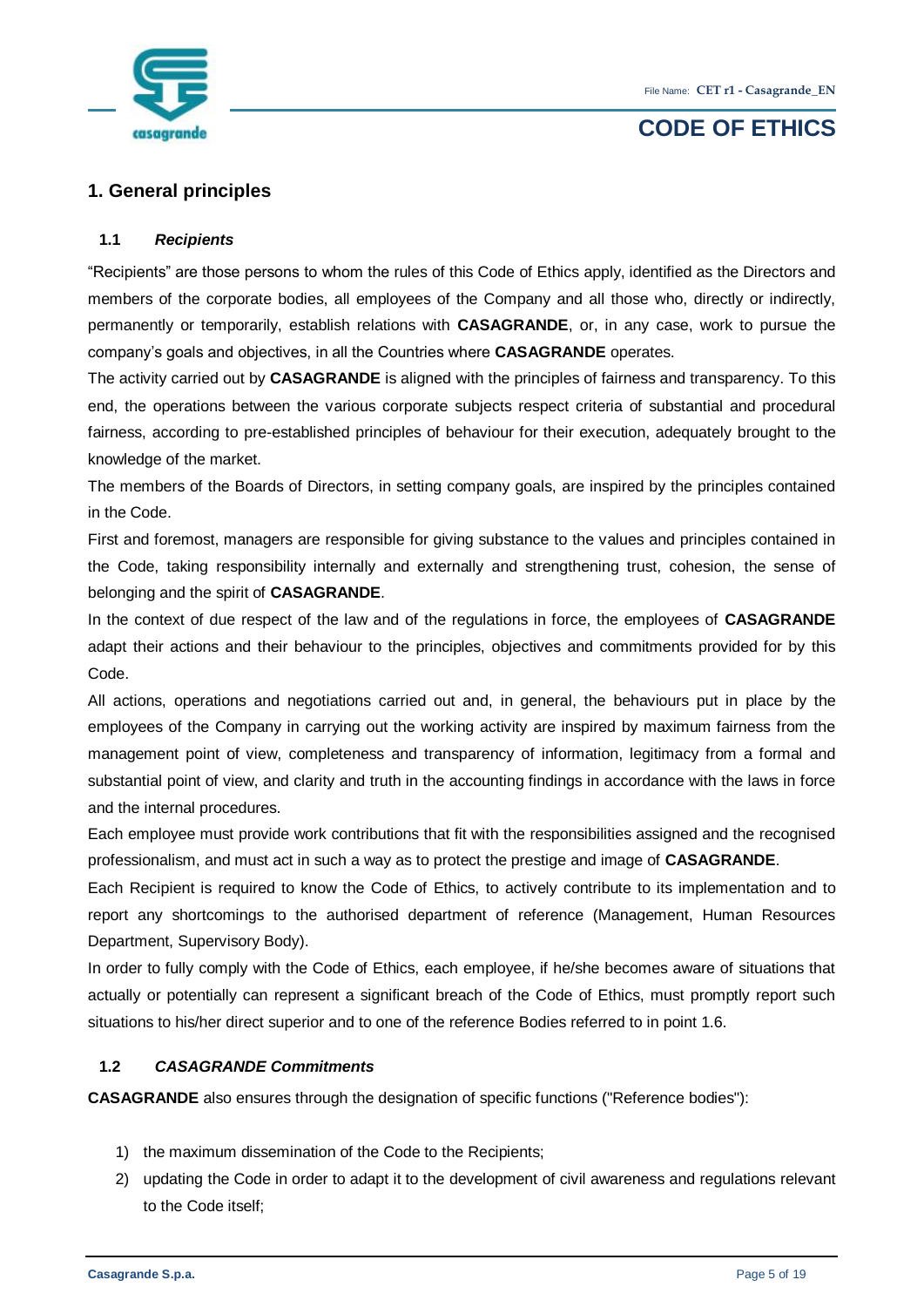

- 3) the carrying out of verifications with reference to every reported breach of the rules of the Code;
- 4) the evaluation of the facts and the consequent implementation, in case of an ascertained breach, of adequate sanctions;
- 5) that no one can be subjected to retaliation of any kind for having provided information on possible breaches of the Code or of the reference standards.

#### <span id="page-5-0"></span>**1.3** *Obligations for all employees*

Each employee is required to know the rules contained in the Code and the reference standards that govern the activity carried out in the context of his/her function. **CASAGRANDE** employees are required to:

- 1) refrain from behaviour contrary to such standards;
- 2) contact their superiors or the Human Resources department if they require clarifications on how to apply them;
- 3) promptly report to their superiors or to the Human Resources department any information, directly detected or reported by others, regarding possible breaches thereof, as well as any request made to them in order to breach them or evade them;
- 4) in cases of alleged breaches of particular severity, the employee is obliged to report directly to Management.

#### *1.4 Additional obligations for the Heads of the corporate Units and Departments*

<span id="page-5-1"></span>Heads of Corporate Unit/Department are required to:

- 1) provide a behaviour model for their collaborators, in order to have them comply with the Code and the reference procedures;
- 2) operate in such a way that collaborators understand that compliance with the requirements of the Code, as well as the procedures and safety regulations, constitute an essential part of work performance quality and of the work relationship in its ethical dimension;
- 3) recruit employees and select internal and external collaborators, in so far as this is their responsibility, in such a way as to ensure that work is not given to anyone not fully committed to observing the rules stated in the Code and the procedures;
- <span id="page-5-2"></span>4) adopt immediate corrective measures when required by the situation.

### *1.5 Validity of the Code towards third parties*

All **CASAGRANDE** employees, according to their skills, in their relations with external parties must:

- 1) adequately inform them about the commitments and obligations imposed by the Code;
- 2) demand compliance with the obligations that directly affect their activity;
- 3) adopt appropriate internal and, if authorised, external initiatives, in the event of third parties not conforming to the rules stated in the Code.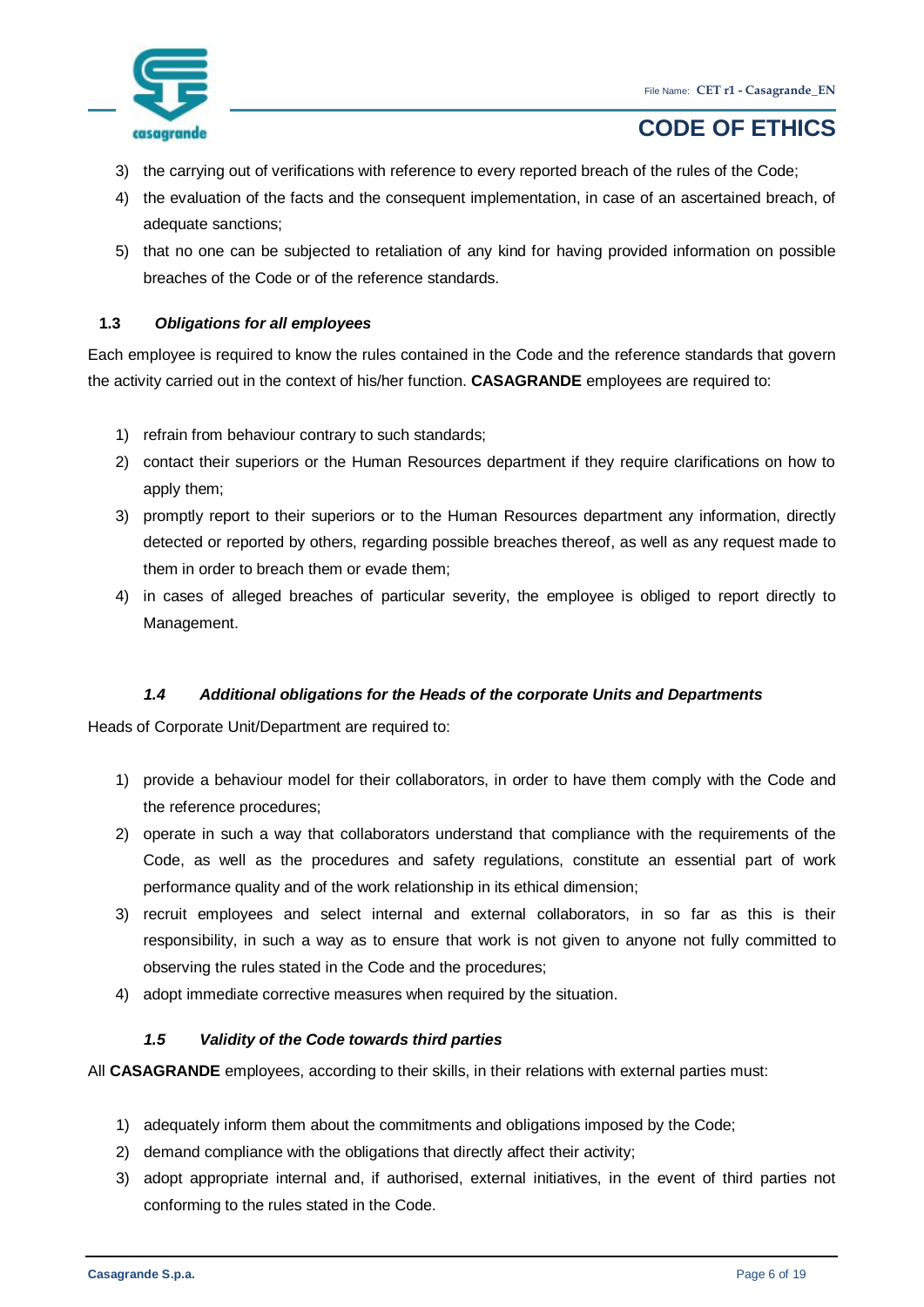

#### *1.6 Reference bodies*

<span id="page-6-0"></span>The reference bodies for the application of the Code are:

the Management and the Human Resources Department (and consequently the Supervisory Body pursuant to (It.) Legislative Decree 231/2001), with the task of promoting the knowledge of the Code within **CASAGRANDE**, providing all the necessary explanations and training courses and, if appropriate, adopting the opportune sanctions in case of breach of the Code, as well as examining information on possible breaches, promoting the most appropriate investigations and verifications.

#### *1.7 Contractual value of the Code*

<span id="page-6-1"></span>The Code is an integral part of the rules that govern the employment relationship. Compliance with the rules of the Code must be considered an essential part of the duties of the Employees of **CASAGRANDE**.

Violation of the provisions of the Code may constitute a breach of the primary duties of the employment relationship or a disciplinary offence, with all legal consequences, including in relation to the preservation of the employment relationship and may entail claims for compensation for any damage resulting therefrom. For Recipients who are not employees, compliance with the Code is an essential prerequisite for continuing the existing professional/collaborative relations with **CASAGRANDE**.

### <span id="page-6-2"></span>**2. CONDUCT IN THE MANAGEMENT OF BUSINESS**

### **2.1** *Management of business in general*

<span id="page-6-3"></span>In conducting its business, **CASAGRANDE** is inspired by the principles of loyalty, fairness, transparency, efficiency and an open market.

Company employees and external collaborators, who act in the name of or on behalf of **CASAGRANDE** itself, in business relations of interest to **CASAGRANDE** and in relations with the Public Administration, shall conduct themselves ethically and in respect of the law; their conduct shall be characterised by maximum transparency, clarity, fairness and efficiency in commercial and promotional relations and by the explicit and binding prohibition of resorting to illegitimate favouritism.

Recipients are also required to behave in line with **CASAGRANDE's** corporate policies, which may never translate, even if aimed at the pursuit of the corporate purpose, into acts contrary to the law, current rules and regulations, or corporate procedures adopted with reference to individual functions.

#### **2.2** *Gifts, gratuities and other benefits*

<span id="page-6-4"></span>No money, gifts or benefits of undue real or apparent advantages of any kind (for example promises of economic advantages, favours, recommendations, promises of job offers, etc.) may be offered in relations with Customers, Suppliers and third parties in general. However, acts of commercial courtesy are permitted provided they are of modest value and, in any case, such as not to compromise the integrity and reputation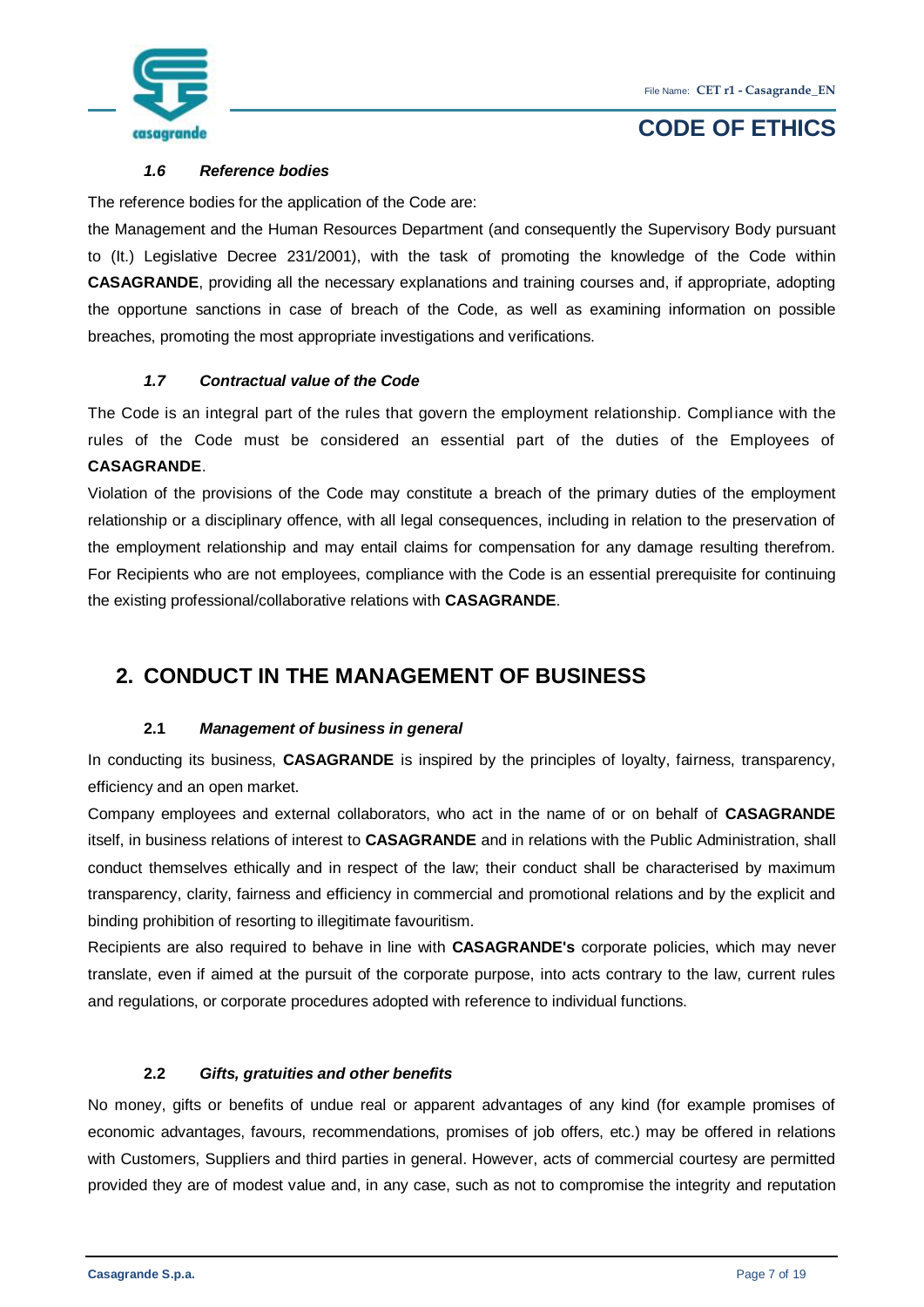

and not to influence the Recipient's independent judgment. The Recipient who receives gifts of any value and kind must communicate it to his/her direct superior or one of the Reference Bodies referred to in point 1.6.

### **2.3** *Conflict of interest*

<span id="page-7-0"></span>The Recipients must avoid situations and/or activities that could lead to their interests conflicting with those of **CASAGRANDE**, or that could interfere with their ability to make impartial decisions, safeguarding the best interests of the Company.

Should the Recipient experience an objective situation of conflict with the interests of **CASAGRANDE**, the Recipient must communicate it immediately to his/her superior and to one of the Reference Bodies and refrain from any activity connected to the situation that is the source of the conflict.

In the relations between **CASAGRANDE** and third parties, the Recipients must act according to ethical and legal rules, with explicit prohibition of resorting to illegitimate favouritism, collusive practices, corruption or solicitation of personal advantages for themselves or others.

It is obligatory to promptly report to one's superior and/or to one of the Reference Bodies any information that could give rise to a presumed or potential conflict of interest situation with **CASAGRANDE**.

By way of a non-exhaustive example, the following situations can lead to conflicts of interest:

1) having economic and financial interests (significant possession of shares, professional assignments, etc.), also through family members, with customers, suppliers or competitors;

2) carrying out work, even by family members, for customers, suppliers or competitors;

3) accepting money, gifts or favours of any nature from persons, companies or organisations that are in or intend to enter into business relations with **CASAGRANDE**;

4) using one's position in the company or the information acquired in one's work so as to create conflict between one's own interests and those of the company.

### **2.4** *Relations with Suppliers*

<span id="page-7-1"></span>The selection of Suppliers and the formulation of the conditions of purchase of goods and services for the company are dictated by values and parameters of competition, objectivity, propriety, impartiality, fairness in the price, quality of the good and/or service, carefully evaluating the guarantees of assistance and the range of offers in general.

Purchasing processes must be based on the search for the maximum competitive advantage for **CASAGRANDE** and on loyalty and impartiality towards each Supplier who meets the required conditions. Furthermore, the collaboration of Suppliers must ensure the satisfaction of the requirements of the Company's customers in terms of quality and delivery times.

The conclusion of a contract with a Supplier must always be based on extremely clear relations, avoiding, where possible, the assumption of contractual obligations that involve forms of dependence towards the contracting Supplier.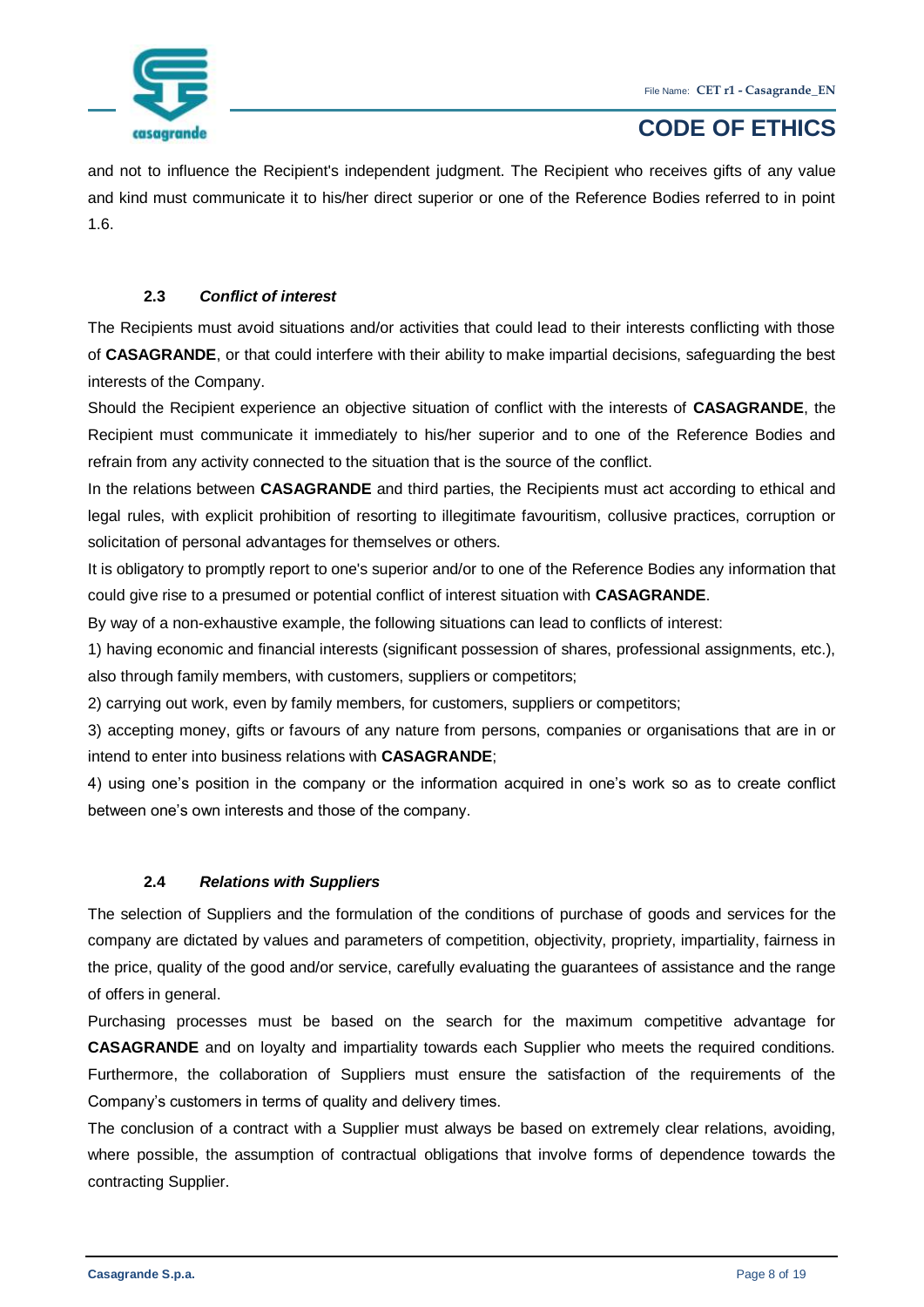

The need to pursue the maximum competitive advantage for **CASAGRANDE**, however, must ensure that the company itself and its Suppliers adopt operational solutions in line with the regulations in force and, more generally, with the principles of protection of all the persons involved, of the products, health and safety, and the environment.

### *2.4.1. Respect for fundamental human rights (ILO convention)*

In particular, the following Standards must be pursued regarding human rights when it comes to the social and ethical responsibility of the **CASAGRANDE** Supply Chain, also in compliance with the fundamental rules of the ILO (International Labour Organisation) convention, defining the minimum requirements for all suppliers. The current version is a fundamental and integral part of any collaboration agreement with **CASAGRANDE** and any related "protocol".

In order to establish a correct collaboration and partnership, both parties undertake to comply with the standards of human rights and basic ethical principles as well as to comply with the legal regulations in force in the States concerned. Reference is made to the labour standards of the national labour organisation (ILO), which function as minimum standards:

#### **ILO Convention - Articles 29 and 109:** *No forced labour.*

Forced labour is not tolerated. Products resulting from forced labour are not accepted by **CASAGRANDE** and its suppliers. Work activities must be performed voluntarily, including the work of persons in detention.

### **ILO Convention Articles 87 and 98:** *Freedom of association - Collective bargaining.*

Every worker has the right to establish a representative or to join a trade union. The possibility of joining collective bargaining agreements between employers' organizations and workers' organizations must be fostered. Employee representatives may not be exposed to discrimination.

#### **ILO Convention Articles 100 and 111:** *No discrimination.*

Workers may not be subjected to any discrimination based on gender, race, ethnic or social background, religious or political beliefs. The salary must be equal between men and women.

### **ILO Convention Articles 138 and 182:** *No child labour.*

Child labour is not accepted. The minimum age for employees and workers is calculated based on local legal provisions. Employees and workers may not be below the minimum age of 15 years. Exceptions are allowed only in the framework of a training program. Health, development and school attendance may not be affected.

#### **ILO Convention Article 131:** *Payment of adequate salaries.*

Salaries must be sufficient to guarantee the basic needs of the employed and their families, taking into account local living conditions.

### **ILO Convention Article 155:** *Protection of occupational health and safety.*

The protection of health and safety must be guaranteed in the context of the legal provisions and customs of the Country. Employees must be guaranteed adequate protection. Measures for the prevention of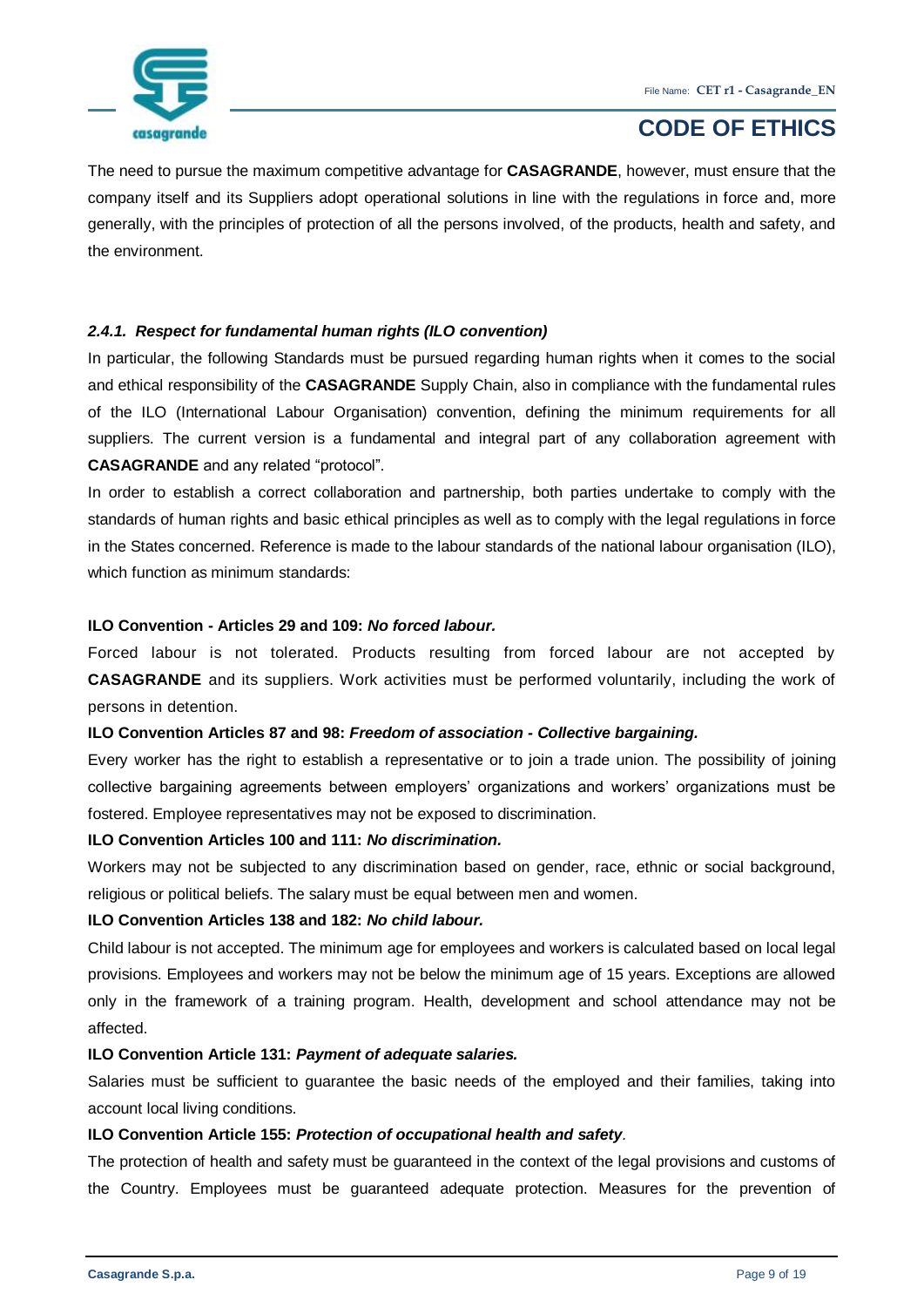

occupational accidents must be guaranteed. The risks of accidents and occupational illnesses must be minimised. Compliance with the aforementioned criteria must be guaranteed for each production site, and must be certified by internationally recognised companies. This before the establishment of commercial relations and for the entire term of the contract without interruption.

**CASAGRANDE** reserves the right to carry out audits without prior notification or to entrust certified companies with their execution.

<span id="page-9-0"></span>Failure to comply with the code of ethics may lead to the termination of the employment relationship.

#### **2.5** *Relations with Customers*

**CASAGRANDE** pursues its own success on the national and international market through the offer of high quality products and services at competitive conditions and in compliance with the rules protecting competition.

Each Recipient, in the context of relations with Customers and in compliance with internal procedures, must promote maximum Customer satisfaction, providing, among other things, comprehensive and accurate information on the products and services provided to them, so as to favour conscious choices.

#### **2.6** *Proper use of company assets*

<span id="page-9-1"></span>Each recipient is responsible for protecting the resources entrusted to him/her and must promptly inform the structures in charge of any threats to or harmful events for **CASAGRANDE**.

In particular, each Recipient must:

• work diligently to protect corporate assets, through responsible behaviour and in line with the operating procedures set up to regulate their use;

• avoid the improper use of company assets that can cause damage or reduce efficiency, or however in contrast with the company's interests;

• obtain the necessary authorisations in the event of use of the asset outside the company.

The growing dependence on information technology requires ensuring the availability, security, integrity and maximum efficiency of this particular category of capital goods.

Each Recipient is required:

• not to send threatening and abusive e-mail messages, not to use low quality language or inadequate style, not to make inappropriate or undesirable comments, which may cause offence to persons and/or damage the corporate image;

• avoid spamming and "chain letters", which can generate data/information/process traffic within the corporate computer network, which significantly reduces the efficiency of the network with a negative impact on productivity;

• not to browse on websites with indecent and offensive content;

• to operate on personal social media (Facebook, Twitter, WhatsApp, etc.) with moderation and common sense, carefully avoiding to provide, directly or indirectly, a negative image of the Company, even representing it incorrectly and improperly, and to jeopardise the privacy of colleagues and anyone dealing with the Company itself (stakeholders and shareholders);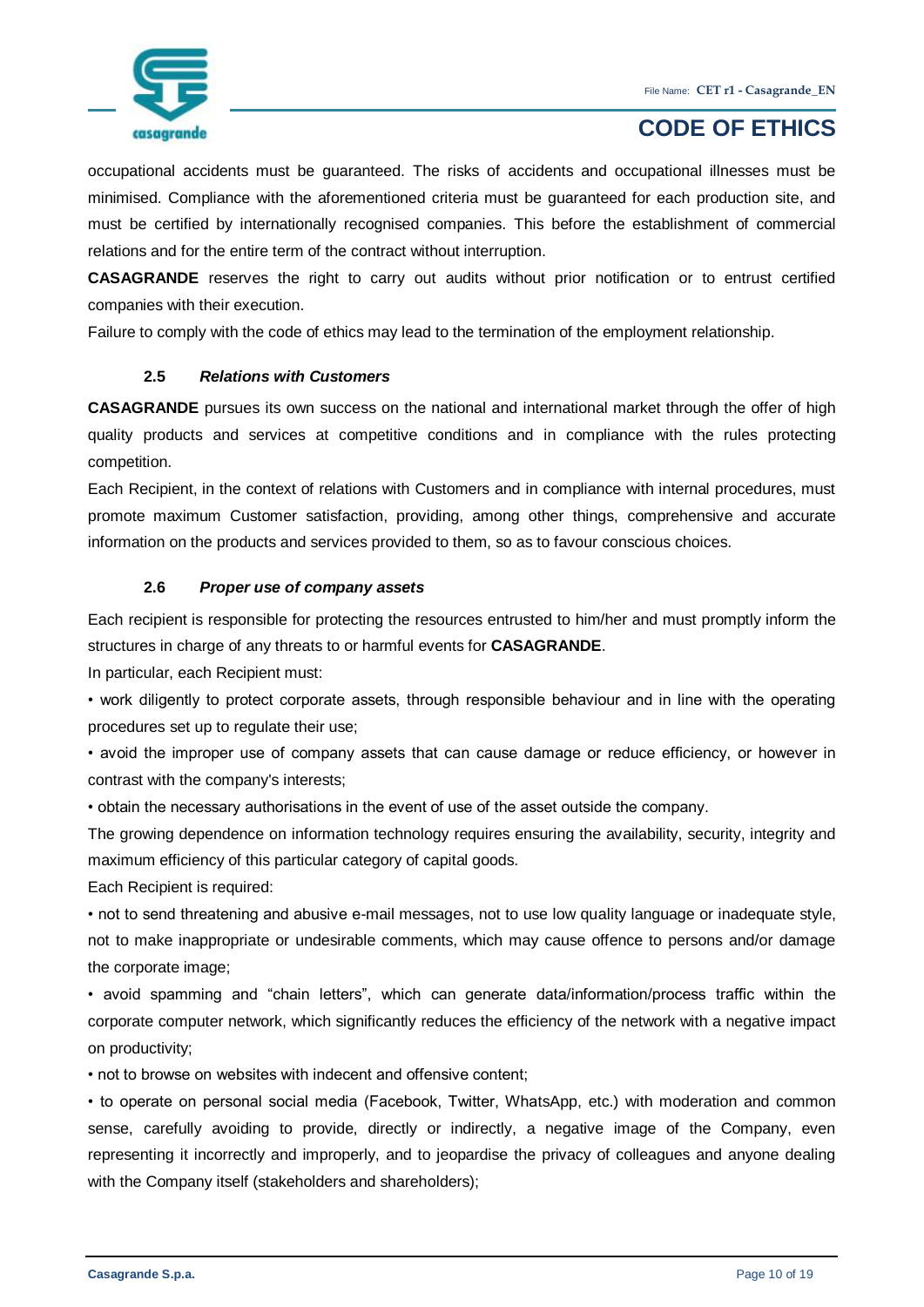

• to scrupulously adopt the provisions of company security policies, in order not to compromise the functionality and protection of information systems;

• to avoid uploading borrowed or unauthorised software onto company systems. Not to make unauthorised copies of licensed programs, neither for personal use nor for use by the company or third parties.

**CASAGRANDE** prohibits, in particular, any use of IT tools in violation of the laws in force, or causing offence to personal liberty, integrity and human dignity especially with reference to minors.

The unintended use of these goods for any purpose outside the company activity can cause serious damage (economic, image, competitiveness, etc.) to **CASAGRANDE**, with the aggravating circumstance that improper use may expose the company to potential criminal and administrative penalties for any illicit actions, and cause the need to adopt disciplinary measures against the Recipients.

### <span id="page-10-0"></span>**3. RELATIONS WITH EXTERNAL PARTIES**

### **3.1** *Relations with Public Institutions*

<span id="page-10-1"></span>Relations with Public Bodies and Organisations, necessary for the development of **CASAGRANDE** business programs, are reserved exclusively for the company departments delegated to this.

The relations must be based on maximum transparency, clarity, fairness and be such that they do not to lead to partial, falsified, ambiguous or misleading interpretations by the institutional public subjects with whom relations are maintained in various capacities.

Gifts, acts of courtesy and hospitality to representatives such as public officials or public service officers are permitted, when they are of modest value and in any case such that they cannot be interpreted by a third party as aimed at acquiring improper advantages. This type of expense must, however, be authorised and adequately documented.

In particular, in relations with Public Entities for access to subsidised funds, **CASAGRANDE**:

• refuses any behaviour aimed at obtaining the contribution unduly, by deception or omission of information due;

• prohibits the allocation of the contribution received for purposes other than those for which it was disbursed.

#### **3.2** *Relations with the mass media*

<span id="page-10-2"></span>The relations between **CASAGRANDE** and the mass media are the responsibility of the company's management and must be carried out in conformity with the defined communication policy and tools.

Any employee of **CASAGRANDE** receiving a request for an interview/release of statements regarding the company by any press or communication body is required to inform the Management in advance and to agree with Management on the opportunity and contents of the interview itself.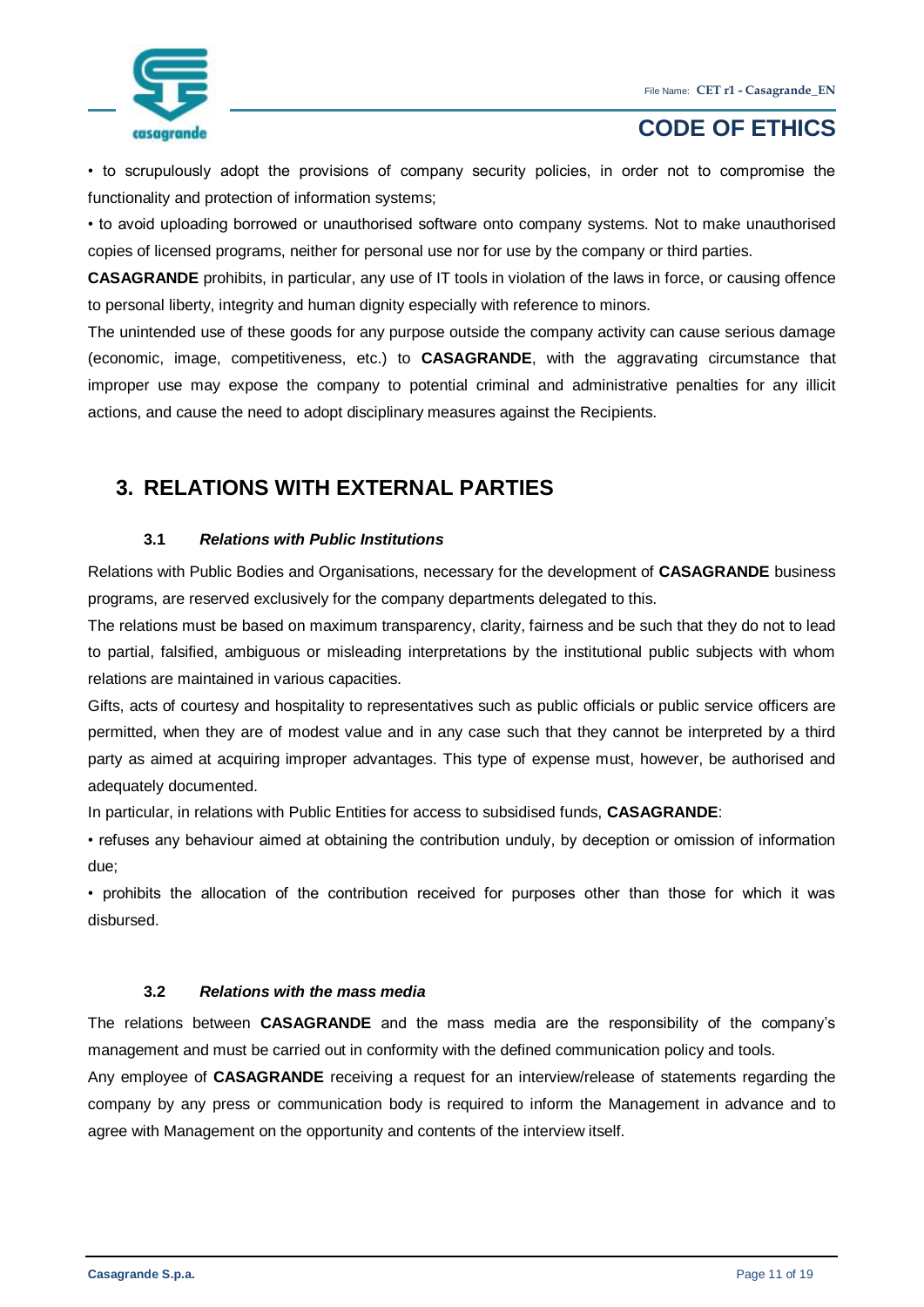



### <span id="page-11-0"></span>**4. CONFIDENTIALITY**

### *4.1. Protection of company secrets*

The activities of **CASAGRANDE** constantly require the acquisition, storage, processing, communication and dissemination of news, documents and other data pertaining to negotiations, administrative procedures, financial transactions, know-how (contracts, deeds, reports, notes, studies, drawings, photographs, software, etc.) which due to contractual agreements may not be disclosed to the outside world or whose improper or untimely disclosure could cause damage to the corporate interests.

Without prejudice to the transparency of the activities carried out and the information obligations imposed by the provisions in force, it is the duty of **CASAGRANDE** staff to ensure the confidentiality required by the circumstances of all information acquired through their duties performed.

The information, knowledge and data acquired or processed during one's work or through one's duties belong to **CASAGRANDE** and may not be used, communicated or disclosed without specific authorisation from the superior in the **CASAGRANDE** organisation, in compliance with specific procedures.

### *4.2. Privacy protection and Regulation EU 679/2016*

**CASAGRANDE** undertakes to protect information relating to its Staff and to third parties, generated or acquired within and in business relations, and to avoid any improper use of this information.

As required by Regulation EU 679/2016, **CASAGRANDE** guarantees that the processing of personal data carried out within its own structures takes place in respect of fundamental rights and freedoms, as well as the dignity of the persons concerned.

**CASAGRANDE** guarantees that the processing complies with the following principles:

- a. **Lawfulness, fairness and transparency** this means that personal data are processed lawfully, fairly and transparently;
- b. **Purpose limitation** the data are acquired and processed only within specific procedures, furthermore they are stored and archived in order to avoid knowledge by unauthorised persons;
- c. **Data minimisation**  only the data necessary and appropriate for the purposes in direct connection with the functions and responsibilities covered are acquired and processed;
- d. **Accuracy**  the data must be accurate and, if necessary, updated;
- e. **Retention limitation** the data will be stored for a defined period in relation to the type of processing;
- f. **Integrity and confidentiality CASAGRANDE** undertakes to adopt appropriate and preventive security measures for all databases in which personal data are collected and stored, in order to avoid risks of destruction and loss or unauthorised access or unauthorised processing.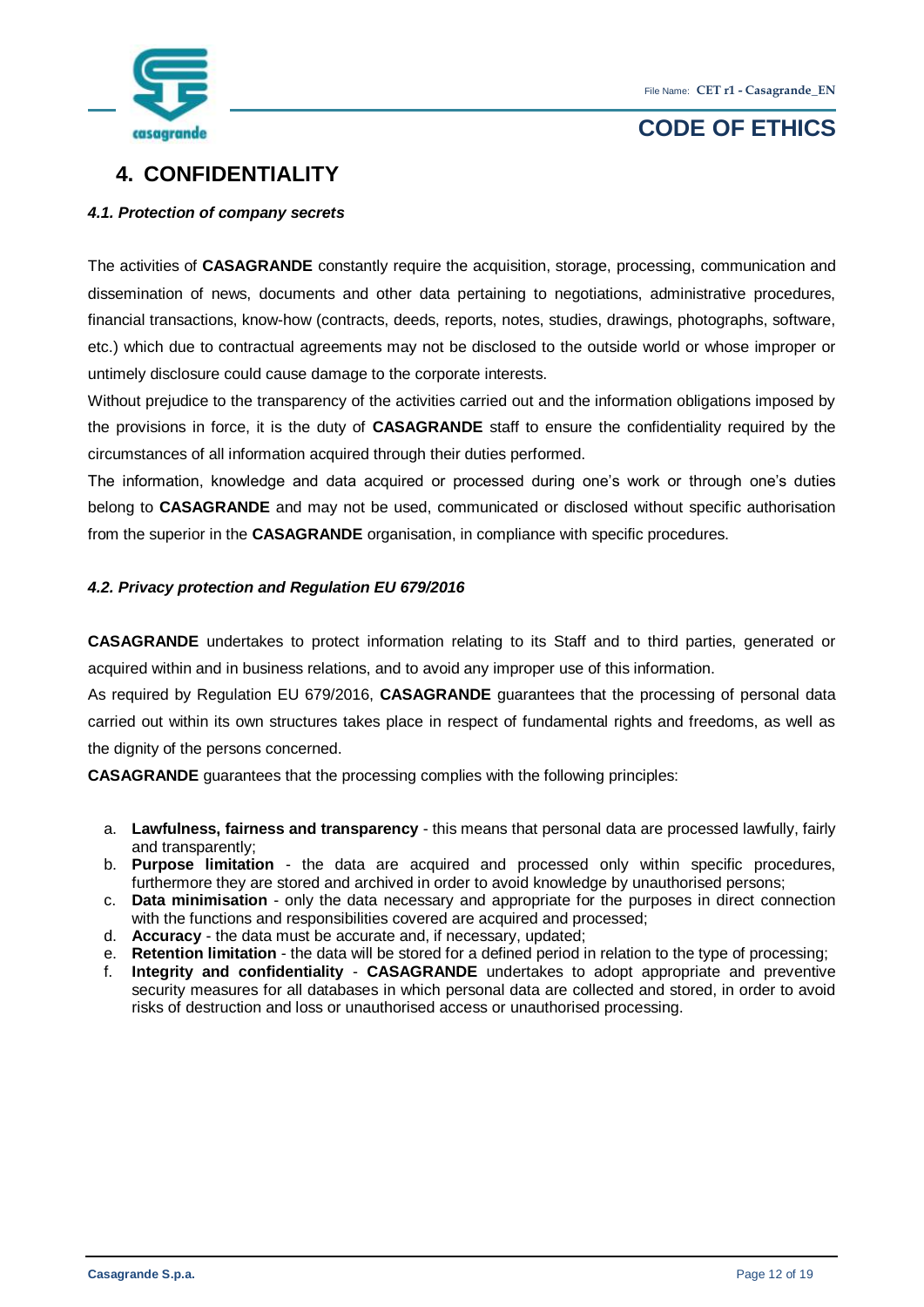

### <span id="page-12-0"></span>**5. STAFF POLICIES**

#### **5.1** *Management and development of Human Resources*

<span id="page-12-1"></span>Human Resources are a central and indispensable factor for the existence of the company. The dedication and professionalism of the employees are fundamental values and conditions for the achievement of **CASAGRANDE's** objectives.

**CASAGRANDE** is committed to developing the skills and capabilities of each employee, so that the energy and creativity of individuals find their full expression in the execution and achievement of the company purpose.

**CASAGRANDE** offers all employees the same opportunities for work and professional development ensuring every necessary effort for everybody to benefit from fair conduct based on merit, with no discrimination. The competent departments must:

- 1) adopt merit, competence and in any case strictly professional criteria for any decision relating to an employee;
- 2) arrange to select, recruit, train, pay and manage employees without discrimination of any kind;
- 3) create a work environment in which personal characteristics cannot give rise to discrimination and in no way to situations of so called bullying. To this end, it implements all the initiatives to monitor the corporate climate, enhancing the indicators acquired in order to work towards continuous improvement.

Each Recipient must actively collaborate to maintain a climate of mutual respect for the personality, dignity and reputation of all.

Recipients are also required to treat personal data of which they become aware of during their work in the most appropriate way in order to protect the privacy, image and dignity of people.

**CASAGRANDE** undertakes to disseminate and consolidate a culture of work safety, developing risk awareness and knowledge, promoting responsible behaviour by all collaborators and working to preserve and improve working conditions, worker health and safety, above all through preventive actions.

The company's activities must be carried out in full compliance with current legislation on prevention and protection; operational management must refer to advanced environmental protection and energy efficiency criteria, pursuing the improvement of occupational health and safety conditions. **CASAGRANDE** also undertakes to guarantee the protection of the working conditions and of the psycho-physical integrity of workers, in respect of their moral personality, avoiding that they suffer illicit conditioning or undue discomfort.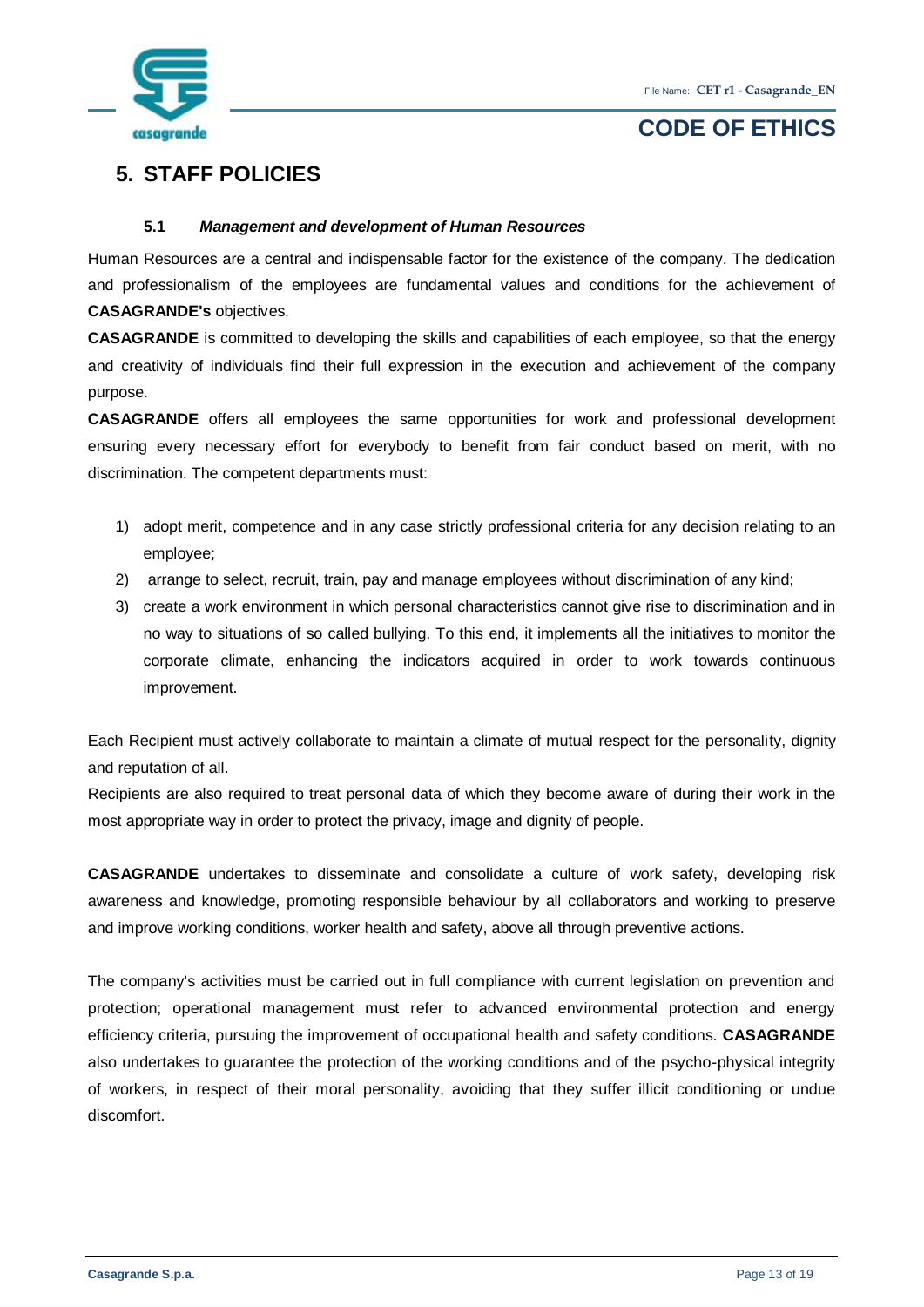

**CASAGRANDE** therefore abhors any behaviour or attitude that is discriminatory or harmful to the person, his or her convictions and preferences (for example in the case of insults, threats, isolation or excessive intrusiveness, professional limitations).

**CASAGRANDE** strives to ensure that, in the context of its activities, the rights provided for by the Universal Declaration of Human Rights are guaranteed in Italy and in the various Countries in which it operates.

**CASAGRANDE** refuses to exploit child labour in whatever Country it operates. In addition to full compliance with the regulations in force in the individual Countries, the company promotes the protection of workers' rights, trade union freedoms and association rights.

<span id="page-13-0"></span>Any violation of the provisions of this article must be immediately communicated to Management.

### **5.2** *Respect for colleagues*

**CASAGRANDE** does not allow any kind of harassment towards a colleague, starting with sexual, meaning the subordination of salary or career prospects to the acceptance of sexual favours; it also does not admit proposals for private interpersonal relations, proposed insistently, despite an expressed or obvious dislike of the person involved, which are perceived as unwanted or in any case elements of disturbance.

### **5.3** *Alcoholic and narcotic substances and other illicit drugs*

<span id="page-13-1"></span>**CASAGRANDE** believes that it is essential that each employee contributes personally to maintaining the workplace compliant with the moral principles and sensitivity of their colleagues. Therefore the following will be considered a clear risk of violation of such environmental and behavioural precepts:

- a) to provide services under the influence of alcoholic substances, drugs or substances having a similar effect;
- b) to consume or transfer for any reason alcoholic or narcotic substances during work, regardless of where and how it is performed;
- c) to smuggle and aid illegal immigration. These behaviours will be appropriately reported and sanctioned.

### **5.4** *Smoke*

<span id="page-13-2"></span>**CASAGRANDE**, in consideration of the current legislation on the matter and the desire to create a healthy and comfortable environment for its employees and visitors, has instituted a general prohibition of smoking in the workplace.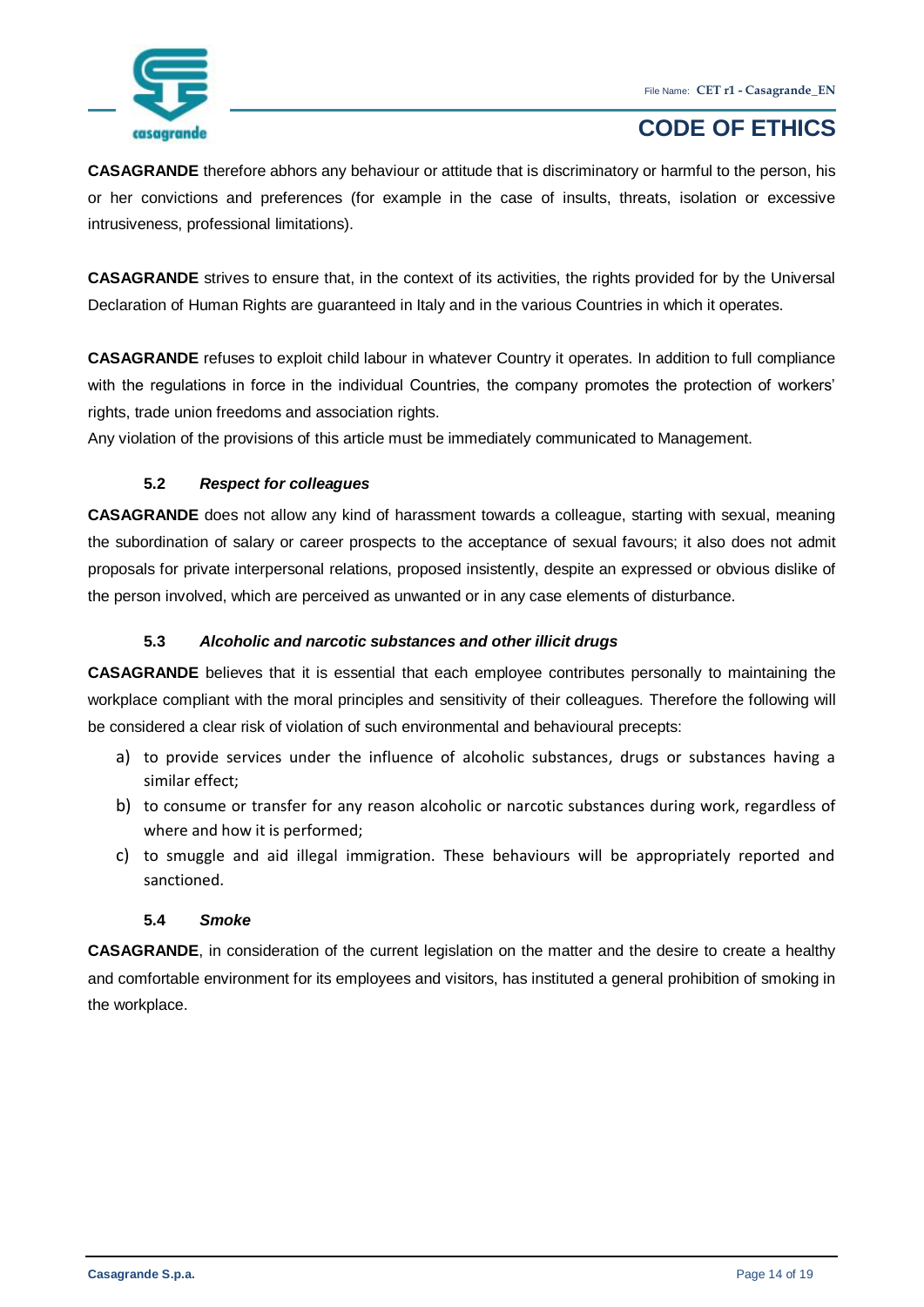

### <span id="page-14-0"></span>**6. PROTECTION OF HEALTH, SAFETY OF WORKERS AND OF THE ENVIRONMENT**

The protection of the occupational health and safety of workers and the protection of the environment are ethical principles of great significance and cultural depth, especially as a result of the incorporation of the numerous European Directives in the sector.

- **CASAGRANDE**, fully sharing these principles, sets itself the goal of "working in safety and for the protection of the environment", namely guaranteeing compliance with the rules of prevention and the adoption of "safe" behaviour for the protection of people and the environment;
- **CASAGRANDE** therefore guarantees the psycho-physical and moral integrity of its collaborators, working conditions that respect individual dignity and safe and healthy work environments, in full compliance with current legislation on the prevention of accidents at work and protection of workers;
- **CASAGRANDE** also carries out its activities in technical, organisational and economic conditions such as to ensure adequate accident prevention, a healthy and safe work environment and adequate environmental prevention;
- **CASAGRANDE** is committed to spreading and consolidating a culture of safety and environmental protection among all its collaborators, developing risk awareness and promoting responsible and safe behaviour by all collaborators.

In particular, the company undertakes to:

- $\Rightarrow$  eliminate or, where not possible, reduce risks to health, safety and the environment;
- $\Rightarrow$  identify the risks that cannot be avoided and plan an adequate prevention and protection program, as well as control possible accidents and/or environmental pollution;
- $\Rightarrow$  adapt work equipment, facilities and workplaces to the relevant legal provisions;
- $\Rightarrow$  provide adequate personal and collective protection equipment to workers;
- $\Rightarrow$  give appropriate instructions to workers and periodically provide training updates on health and safety and environmental protection;
- $\Rightarrow$  supervise the application of the preventive and protective measures adopted and the behaviour of workers, in order to prevent accidents, occupational diseases and environmental incidents;
- $\Rightarrow$  comply with the relevant legal obligations relating to the protection of the health and safety of workers and the protection of the environment.

Similarly, workers must ensure compliance with the following rules: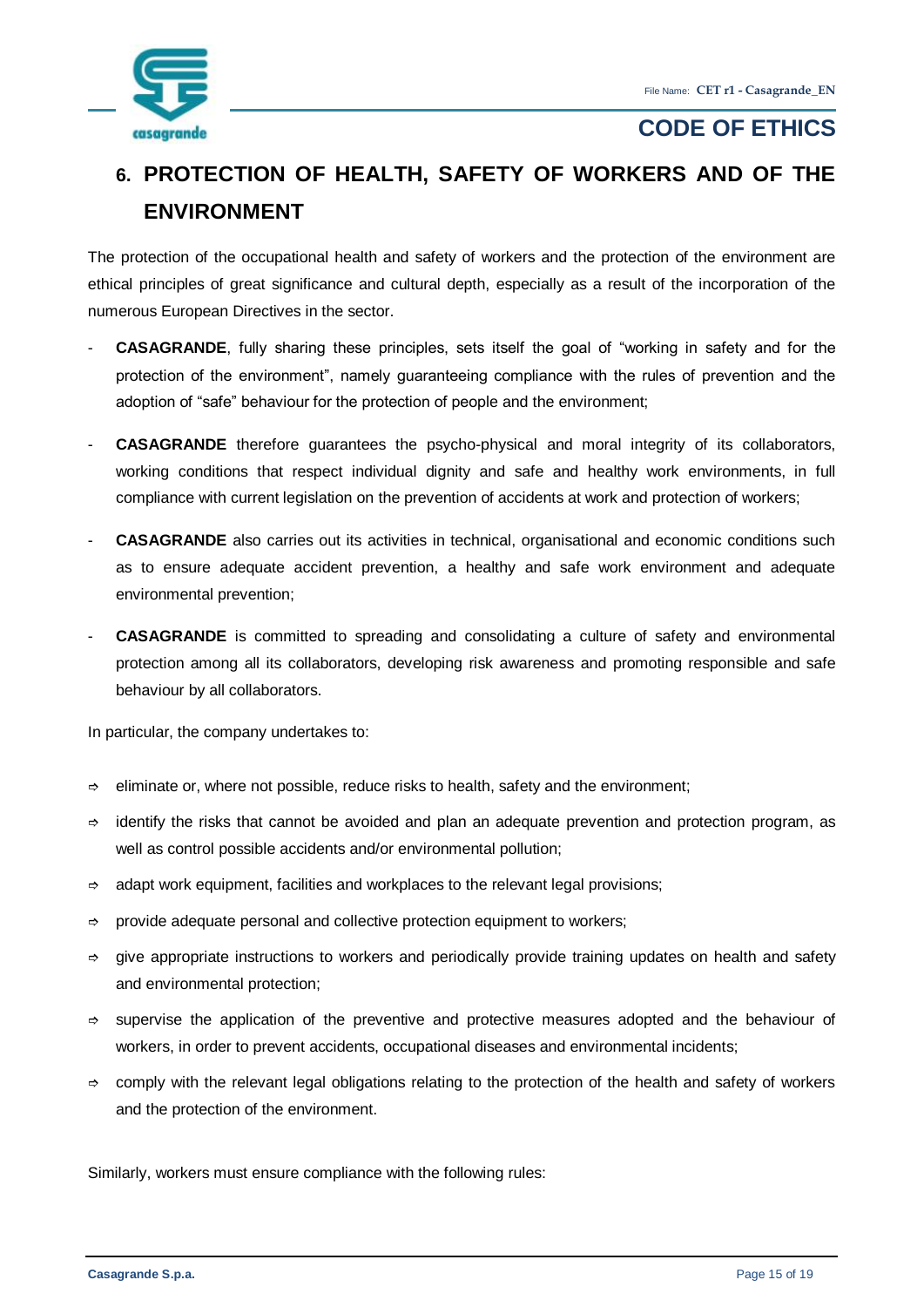

- $\Rightarrow$  adopt safe behaviour during work and ensure the protection of the environment, namely operate in compliance with company regulations, procedures, instructions, prevention rules in general and this Code of Ethics;
- $\Rightarrow$  avoid behaviour that poses risks to themselves or others or to the environment itself;
- $\Rightarrow$  respect the orders given by the hierarchical superiors or by the Employer;
- $\Rightarrow$  immediately notify superiors of any anomaly, criticality or other dangerous situation of which they become aware during work;
- $\Rightarrow$  respect the assigned tasks and operational powers;
- $\Rightarrow$  provide maximum collaboration to the activities, instructions of the Prevention and Protection Service;
- $\Rightarrow$  participate attentively and actively in organised training activities;
- $\Rightarrow$  collaborate, responsibly and in compliance with company rules, in the event of an alarm for any emergency situation;
- $\Rightarrow$  undergo the scheduled health inspections;
- $\Rightarrow$  develop full awareness of the implementation of the adopted Organisational and Management Model, collaborating with the people responsible for achieving the prevention objectives.

Collaborators/suppliers must also ensure compliance with the following rules:

- $\Rightarrow$  adopt safe behaviour during their activities, namely operate in compliance with company regulations, instructions received, prevention regulations in general and this Code of Ethics;
- $\Rightarrow$  comply with company signs;
- $\Rightarrow$  comply with the contractual terms and conditions that govern the relations between the parties;
- $\Rightarrow$  in the case of tender, work or staff leasing contacts, comply with the prevention instructions resulting from the cooperation and coordination activities between the parties.

#### **6.1** *Risk prevention*

<span id="page-15-0"></span>The company adopts and implements the Organisational and Management Model which lays down suitable measures to guarantee the performance of the activities in compliance with the law and the rules of conduct of the Code of Ethics and to discover and promptly eliminate risk situations.

#### **6.2** *Audits*

<span id="page-15-1"></span>**CASAGRANDE** adopts specific procedures for checking the compliance of the conduct of anyone acting for the company or within their own sphere, with respect to the provisions of current legislation, the rules of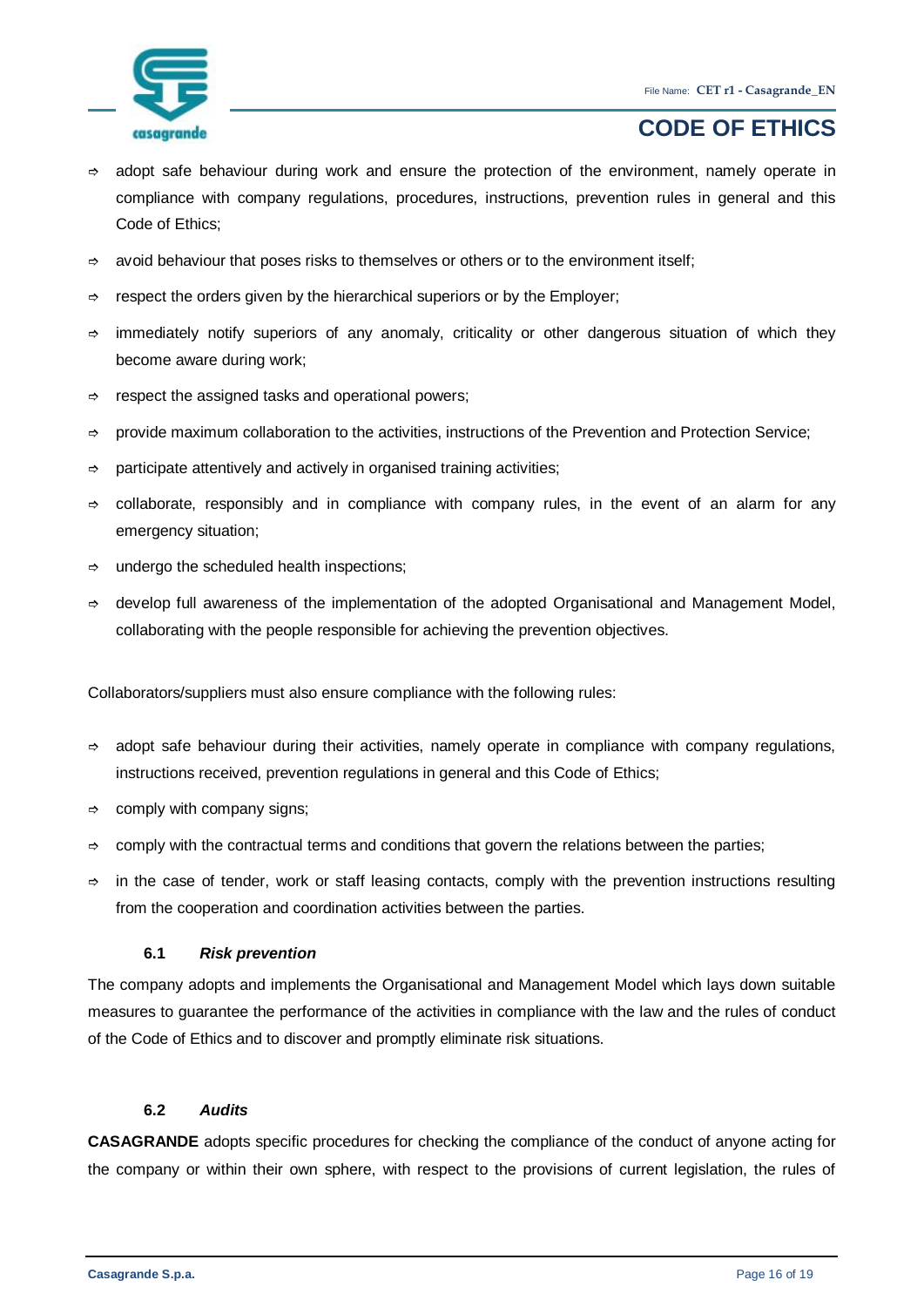

conduct of this Code of Ethics and the Organisational and Management Model, as well as the Workplace Safety Management System.

Anyone who becomes aware of any violation of the Code of Ethics is required to immediately inform the Supervisory Body.

### <span id="page-16-0"></span>**7. TRANSPARENCY OF THE ACCOUNTING INFORMATION AND INTERNAL AUDITS**

### **7.1** *Accounting information*

<span id="page-16-1"></span>All activities and actions performed and carried out by the Recipients in the context of their work must be verifiable. Accounting transparency is based on the truth, accuracy, completeness and reliability of the documentation of the management documents and the related accounting records.

Each Recipient is required to cooperate so that the operating decisions are correctly and promptly shown in the accounts.

For each transaction, adequate supporting documentation for the activity carried out is kept and filed, in order to allow easy entry into the accounts, the identification of the different levels of responsibility, as well as the accurate reconstruction of the transaction.

Each entry must reflect exactly what is shown in the supporting documentation. Recipients who become aware of omissions, falsifications, alterations or carelessness of the information and supporting documentation are required to report the facts to their superior or to one of the Reference Bodies referred to in point 1.6.

### **7.2** *Internal audits*

<span id="page-16-2"></span>**CASAGRANDE** desires to spread a culture of awareness of the importance of an adequate internal control system to all levels of its organisation.

In particular, the internal control system must favour the achievement of corporate objectives and must therefore be oriented towards improving the efficiency and effectiveness of the production and management processes.

All Recipients, in the context of the functions performed, are responsible for the correct functioning of the control system.

Everyone must feel responsible for the corporate assets, both tangible and intangible, which are necessary for the activity performed.

### **7.3** *Anti-money laundering and anti-terrorism*

<span id="page-16-3"></span>**CASAGRANDE**, in compliance with current legislation, is committed to preventing the use of its economic and financial system for the purpose of money laundering or terrorist financing (or any other criminal activity) by its customers, suppliers, employees and counterparties with whom it relates in carrying out its business. **CASAGRANDE** verifies with the utmost diligence the information available on commercial counterparties, suppliers, partners and consultants, in order to ascertain their respectability and the legitimacy of their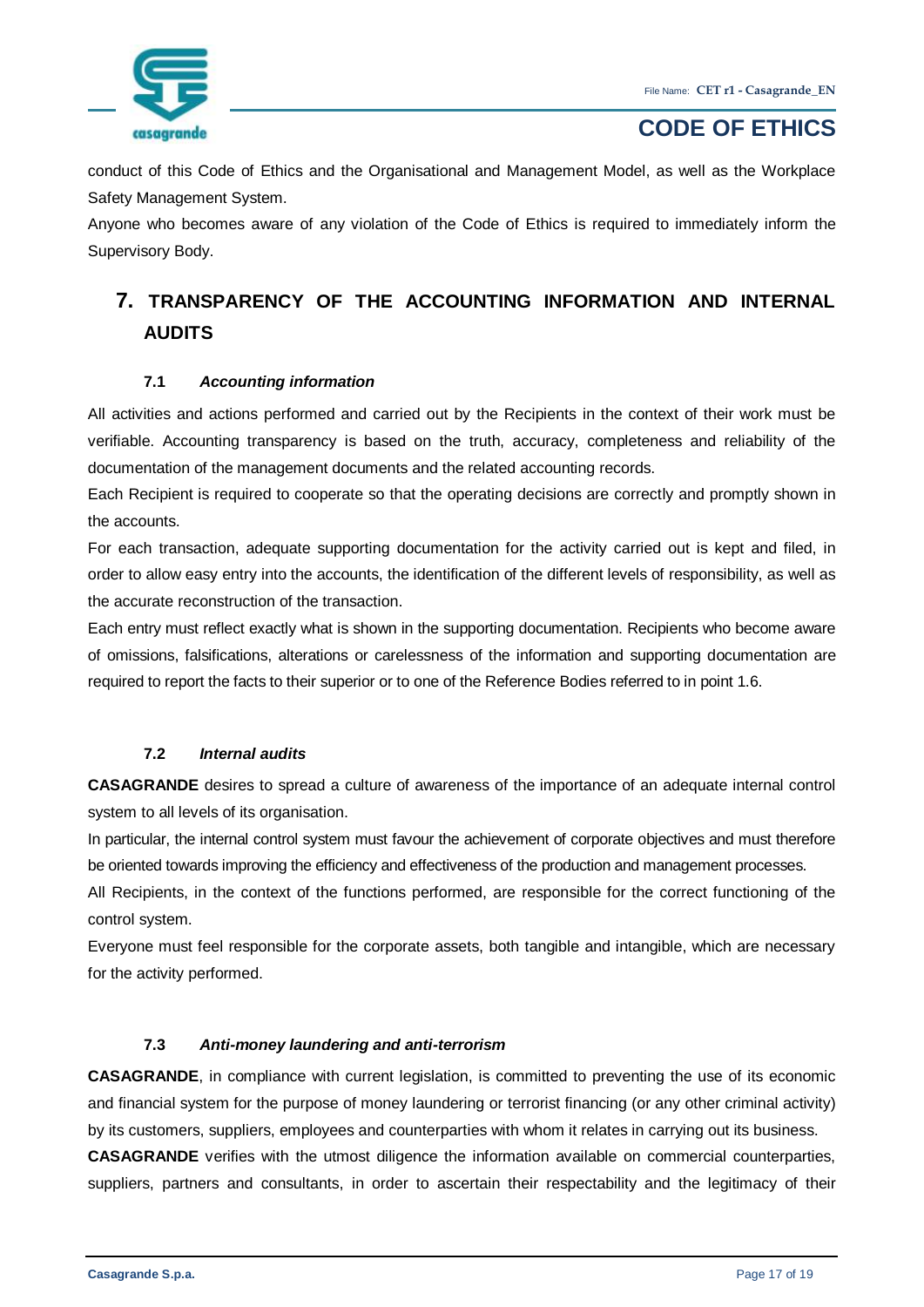

business, before establishing business relations with them. The company also ensures that the operations it takes part in do not even potentially involve the risk of promoting the receiving, swapping, or use of money or goods originating from criminal activities.

### <span id="page-17-0"></span>**8. WHISTLEBLOWING**

**CASAGRANDE** undertakes to operate in a way promoted by individual ethics and their protection and asks and expects its employees and managers, consultants, collaborators, contract workers and the selfemployed, contractors, suppliers and customers, and the members of the corporate bodies of the Company and its subsidiaries and associated companies, to align their behaviour with the Code of Ethics of the Group and more generally with the Organisational, Management and Control Model pursuant to (It.) Legislative Decree no. 231 of 8 June 2001, subject to applicable laws and regulations.

In this regard **CASAGRANDE** has structured whistleblowing rules to ensure a certain and confidential channel of information on potential non-conformities with the ethical rules, the general principles on which **CASAGRANDE** operates or the applicable laws or regulations. The application of these rules is limited to cases in which the informant is in good faith and reasonably believes that one of the following events has occurred, is occurring or is likely to occur:

- business management procedures such as to constitute an offence or a breach of the law (for example fraud, corruption, extortion, theft);
- failure to comply with the laws on occupational Health and Safety;
- failure to comply with environmental laws;
- verbal or physical abuse, sexual harassment, racism, discrimination or any other immoral conduct and behaviour;
- discrimination based on gender, race, disability or religion;
- malpractice or professional misconduct;
- nepotism;
- any other serious irregularity, also with reference to the provisions of the Organisational, Management and Control Model pursuant to (It.) Decree Law no. 231/2001.

The procedure should not be used for:

- personal disputes
- unfounded accusations.

**CASAGRANDE** encourages any informant to speak frankly and guarantees confidentiality against any damage or retaliation. However, if the informant believes it is more appropriate that the communication remain anonymous, he/she can make an anonymous report. **CASAGRANDE** takes into consideration and analyses anonymous reports based on:

- the severity of the issue raised:
- the credibility of the disputed issue;
- how likely it is that the issue raised is confirmed by certain sources.

In any case, anonymity is guaranteed to the extent that the confidentiality of the identity is enforceable by law.